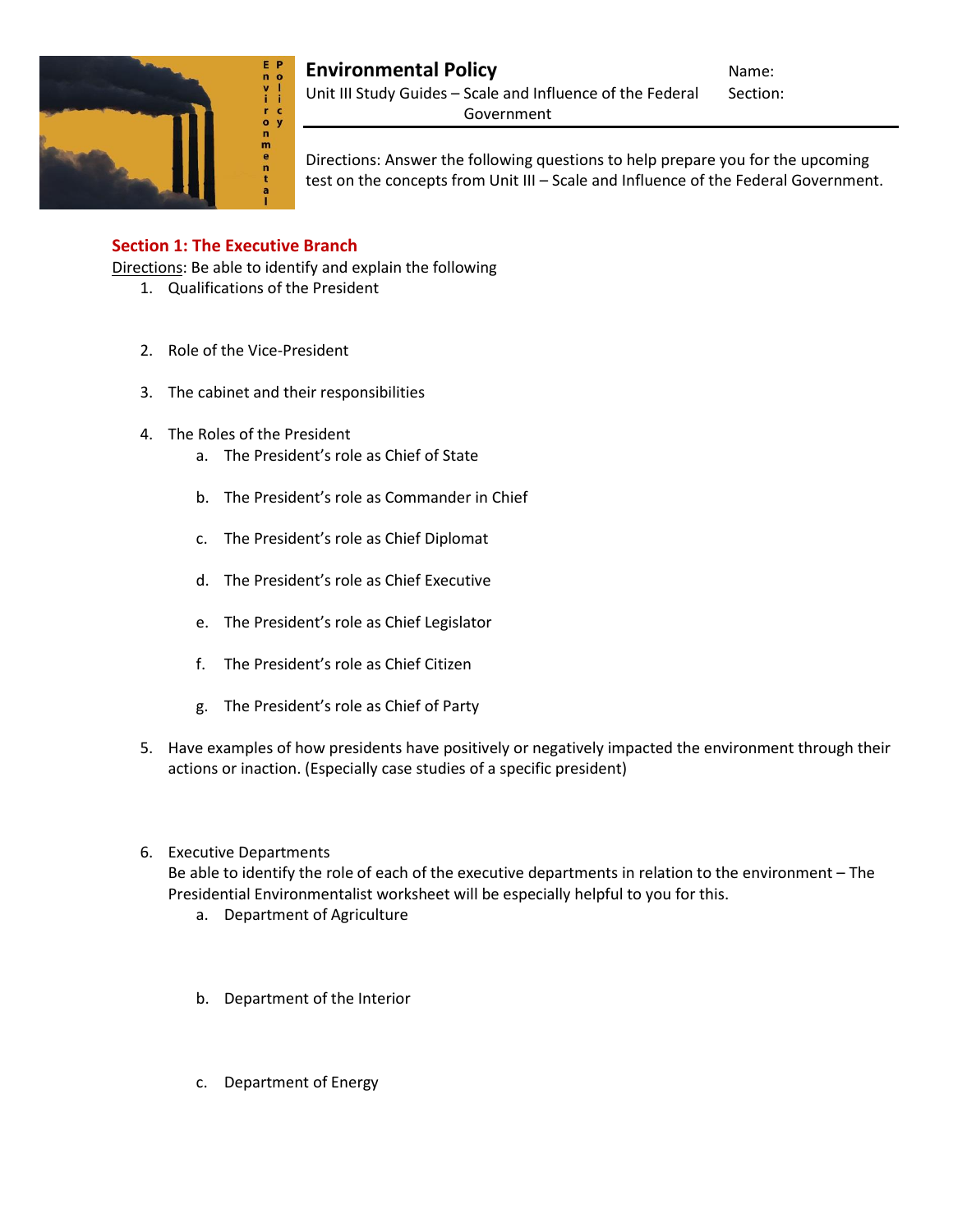- d. Department of Commerce
- e. The Environmental Protection Agency
- 7. Independent Federal Scientific Agencies

Be able to describe how the following agencies work to implement laws that have been passed, and how they operate as a part of the federal government.

- a. National Aeronautics and Space Administration (NASA)
- b. National Oceanic and Atmospheric Administration (NOAA)
- c. US Geological Survey (USGS)

### **Section 2: The Judicial Branch**

Directions: Be able to identify and explain the following

- 1. Qualifications and selection process
- 2. Jurisdiction
- 3. Appellant Jurisdiction
- 4. Powers of the Supreme Court
- 5. Review the Supreme Court Cases

(Do not need to write anything here, but it's a great category for a possible CSA Question)

Brown v. Board of Education of Topeka, Kansas (1954) Epperson v. Arkansas (1968) Gideon v. Wainwright (1963) Miranda v. Arizona (1966) Obergefell v. Hodges (2015) Plessy v. Ferguson (1896) Roe v. Wade (1973) Texas v. Johnson (1989) United States v. Nixon (1974)

6. Explain how the process of Judicial Review can be used by the Supreme court to protect the environment, or prevent legislation from passing that might harm the environment. (Also find examples)